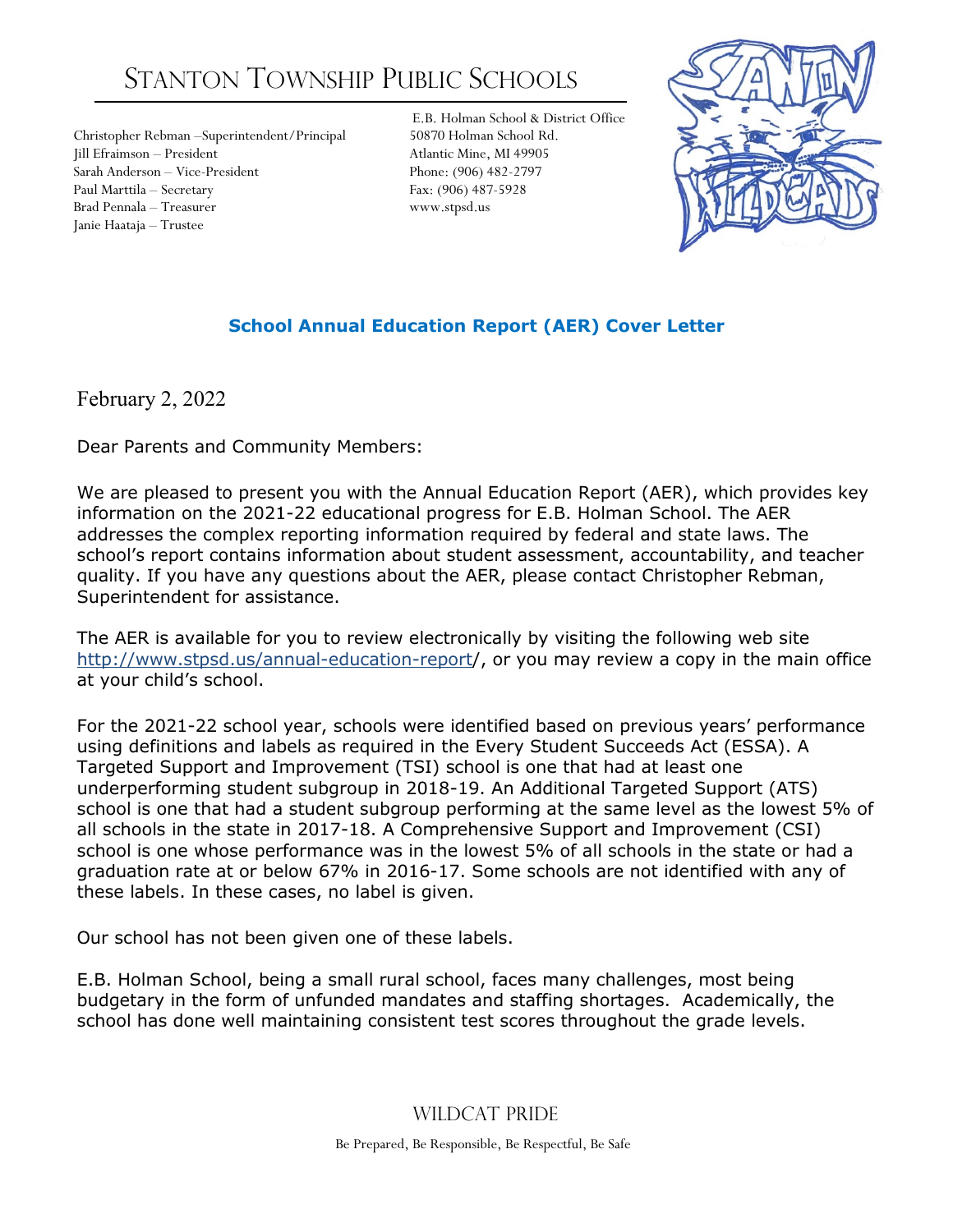The teachers and staff continue to collaborate, and are consistently working together aligning and adopting curriculum to incorporate state academic standards. We are also preparing students for M-Step online testing by introducing technology into daily instruction. The entire school improvement plan can be found online.

State law requires that we also report additional information.

#### **PROCESS FOR ASSIGNING PUPILS TO THE SCHOOL**

Stanton Township Public Schools is a one building district with one section of each grade. All students are assigned to their respective classroom grade level.

Stanton Township Public Schools is a school of choice district. All incoming students are assigned to their appropriate grade level.

## **THE STATUS OF THE 3-5 YEAR SCHOOL IMPROVEMENT PLAN**

Changes in legislation passed on December 31, 1993 created changes in the information schools are to report on as part of their 3-5 year school improvement plan. The plan itself is an evolving document separate from this annual report containing the following types of information:

- Mission Statement
- Curriculum Development and alignment
- Student Academic Goals
- Assessment
- Shared Leadership
- Personnel Qualifications/Professional Learning
- Parent/Family Involvement
- Community Improvement
- Action Plans

Our plan is currently being updated to reflect new goals and new strategies. The staff has developed course outlines taught in our district. A copy of the School Improvement Plan is available on our website [www.stpsd.us.](http://www.stpsd.us/)

#### **IMPLEMENTING THE CORE CURRICULUM**

At Stanton Township Public Schools, teachers are engaging the Michigan core curriculum. The core curriculum guides continue to be developed and reviewed on a regular basis by a site-based committee. Students are receiving instruction in the areas of physical education, the arts, careers and employability skills; however, development of the formal curriculum and aligning the objectives by grade level is